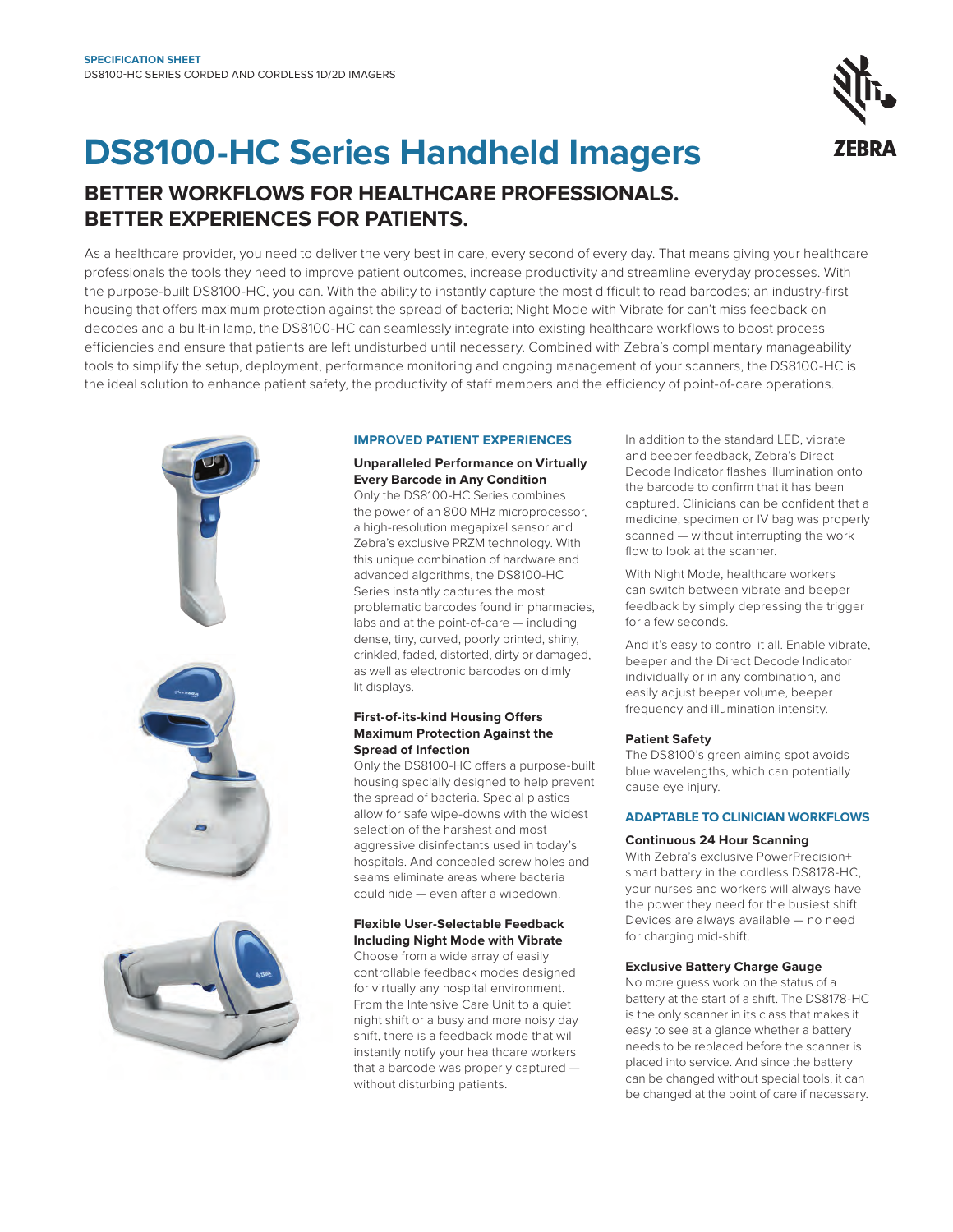#### **Choice Of Compact USB Powered Cradles**

The minimal footprint of the presentation cradle easily fits on the most crowded workstation-on-wheels (WOWs), allowing nurses to easily switch between hands-free and handheld modes as needed. The desk/wall cradle can be mounted on a wall, mechanical arm or mobile workstation, and is a perfect solution for facilities that put a computer in every room.

#### **Doubles as a Workstation Lamp**

The scanner's built-in lamp can illuminate a nurse's workspace, so there's no need to disturb sleeping patients by turning on the room lights.

#### **Eliminate Bluetooth Interference with Zebra's Proprietary Wi-Fi Friendly Mode**

Ensure that your DS8178-HC Bluetooth scanners only operate on channels that are not shared with your wireless LAN (WLAN), protecting WLAN service levels for your caregivers, workers, patients and visitors.

#### **FIPS 140-2 Certified**

The DS8100-HC Series is FIPS 140-2 validated and certified to keep patient data safe and secure.

#### **Locate a Misplaced Scanner in Seconds**

The cradle's paging button can easily locate a misplaced scanner so nurses don't need to waste critical time searching for a misplaced scanner.

#### **Apple Certified for iPads and iPhones**

Are your healthcare workers using iPads or iPhones? No problem. The Bluetooth DS8178-HC is Applecertified — enabling you to bring Zebra's advanced scanning technology to these mobile devices.

#### **UNRIVALED MANAGEABILITY**

#### **Visionary Visibility into Scanning and Battery Performance Metrics — only from Zebra**

Track metrics that include symbology and decode speed to spot and correct barcode issues before they impact worker productivity and the quality of care. And with a wealth of battery health information, including charge cycles consumed, a State-of-Health meter and remaining percentage of full charge capacity, you can easily spot and replace aging batteries before they can no longer last a full shift. Armed with this information, you can order and install new batteries before battery failures interrupt critical operations at the point of care.

#### **Easily Manage All of Your Scanners with Powerful Complimentary Tools**

With 123Scan, you can easily create configuration barcodes to program scanners. If your imagers are in multiple locations across the country or around the world, with Scanner Management Service (SMS), you can configure and update the firmware for any DS8100-HC Series device that is plugged into the host — no depot staging or user action is required — such as the scanning of a configuration barcode.

#### **Easy Application Development**

Get everything you need to easily integrate scanning into your business applications with our Scanner Software Development Kits (SDKs) for Windows, Android, iOS and Linux. These SDKs provide documentation, drivers, test utilities and sample source code.

#### **Improve virtually every aspect of patient care with the DS8100-HC.**

The DS8100-HC Series gives nurses and other healthcare staff the tools they need to provide their patients with the best of care — and perform everyday duties faster and more accurately.

- Patient identification
- Medication administration
- Specimen collection
- Patient admission • Caregiver
- accountability and audit trail
- Dietary management
- Chain of custody for controlled substances
- Inventory management

### **THE DS8100-HC SERIES — WHEN YOUR OPERATIONS DEMAND THE ULTIMATE IN PERFORMANCE, WORKFORCE PRODUCTIVITY AND PATIENT CARE.**

**For more information, visit [www.zebra.com/](http://www.zebra.com/ds8100)ds8100hc or access our global contact directory at [www.zebra.com/contact](http://www.zebra.com/contact)**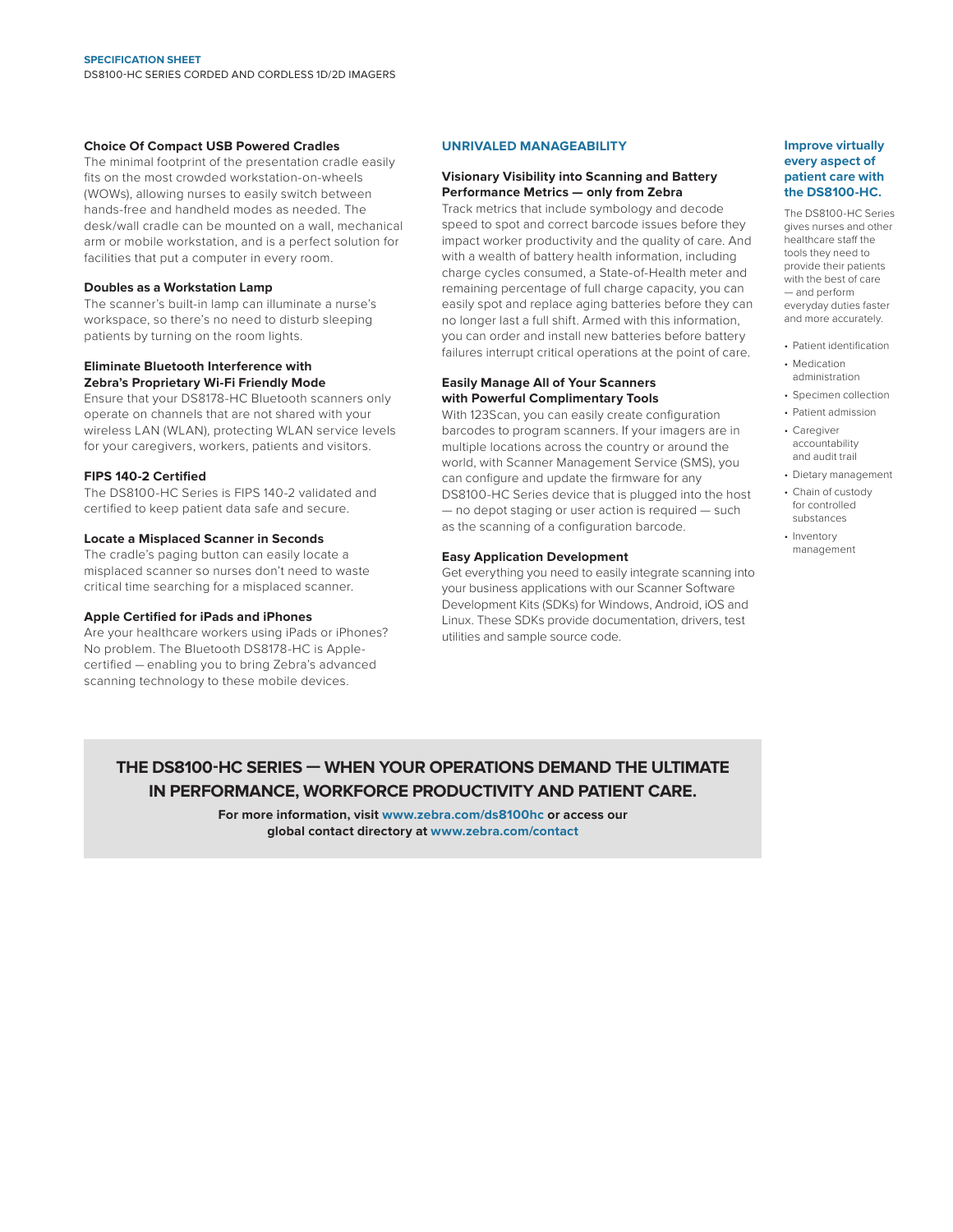## **DS8100-HC Series Specifications**

| PHYSICAL CHARACTERISTICS                   |                                                                                                                                               |  |  |  |  |
|--------------------------------------------|-----------------------------------------------------------------------------------------------------------------------------------------------|--|--|--|--|
| <b>Dimensions</b>                          | Corded DS8108-HC and Cordless DS8178-HC:<br>6.6 in. H x 2.6 in. W x 4.2 in. D<br>16.8 cm, H x 6.6 cm, W x 10.7 cm, D                          |  |  |  |  |
|                                            | Desk/Wall Cradle:<br>2.8 in. H x 3.3 in. W x 8.3 in. D<br>7.2 cm. H x 8.4 cm. W x 21.1 cm. D                                                  |  |  |  |  |
|                                            | <b>Presentation Cradle:</b><br>2.9 in. H x 3.7 in. W x 4.8 in. D<br>7.3 cm. H x 9.4 cm. W x 12.3 cm. D                                        |  |  |  |  |
| Weight                                     | Corded DS8108-HC: 5.5 oz./156 g<br>Cordless DS8178-HC: 8.3 oz./235 g<br>Desk/Wall Cradle: 7.1 oz./202 g<br>Presentation Cradle: 6.5 oz./182 g |  |  |  |  |
| <b>Input Voltage</b><br>Range              | <b>DS8108-HC: 4.5 to 5.5VDC</b><br>DS8178-HC Cradles: 5V: 4.7 to 5.5VDC; 12V: 10.8 to 13.2VDC                                                 |  |  |  |  |
| Current <sup>1</sup>                       | Corded DS8108-HC Operating Current at Nominal Voltage (5.0V):<br>450 mA<br>Cradle: 470 mA (typical) Standard USB; 743mA (typical) 12V         |  |  |  |  |
| Color                                      | <b>Healthcare White</b>                                                                                                                       |  |  |  |  |
| <b>Supported Host</b><br><b>Interfaces</b> | USB Certified, RS232, Keyboard Wedge, TGCS (IBM) 46XX over<br><b>RS485</b>                                                                    |  |  |  |  |
| Keyboard<br>Support                        | Supports over 90 international keyboards                                                                                                      |  |  |  |  |
| <b>FIPS Security</b><br>Certification      | Certified Compliant with FIPS 140-2                                                                                                           |  |  |  |  |
| <b>User Indicators</b>                     | Direct Decode Indicator, Good Decode LEDs, Rear View LEDs,<br>Beeper (Adjustable Tone & Volume), Battery Indicator; Vibration                 |  |  |  |  |
|                                            | <b>PERFORMANCE CHARACTERISTICS</b>                                                                                                            |  |  |  |  |
| <b>Light Source</b>                        | Aiming Pattern: True Green (528 nm) Circular                                                                                                  |  |  |  |  |
| Illumination                               | Two (2) Warm White LEDs                                                                                                                       |  |  |  |  |
| <b>Imager Field</b><br>of View             | 48° H x 37° V Nominal                                                                                                                         |  |  |  |  |
| <b>Image Sensor</b>                        | 1,280 x 960 pixels                                                                                                                            |  |  |  |  |
| <b>Minimum Print</b><br>Contrast           | 16% minimum reflective difference                                                                                                             |  |  |  |  |
| Skew/Pitch Roll<br><b>Tolerance</b>        | $+/- 60^\circ$ ; $+/- 60^\circ$ ; 0-360°                                                                                                      |  |  |  |  |
| <b>IMAGING CHARACTERISTICS</b>             |                                                                                                                                               |  |  |  |  |
| <b>Graphics Format</b><br>Support          | Images can be exported as Bitmap, JPEG or TIFF                                                                                                |  |  |  |  |
| <b>Image Quality</b>                       | 109 PPI on an A4 document                                                                                                                     |  |  |  |  |
| Minimum<br>Element<br>Resolution           | Code 39 - 3.0 mil; Code 128 - 3.0 mil; Data Matrix - 5.0 mil;<br>QR Code - 5.0 mil; PDF - 4.0 mil                                             |  |  |  |  |
| <b>USER ENVIRONMENT</b>                    |                                                                                                                                               |  |  |  |  |
| Operating<br>Temperature                   | Scanner: 32° to 122° F/0° to 50° C<br>Presentation Mode: 32° to 104° F/0° to 40° C                                                            |  |  |  |  |
| Charging<br><b>Temperature</b>             | 32° to 104° F/0° to 40° C                                                                                                                     |  |  |  |  |

|                                                       | USER ENVIRONMENT (CONTINUED)                                                                                               |              |  |  |  |  |  |
|-------------------------------------------------------|----------------------------------------------------------------------------------------------------------------------------|--------------|--|--|--|--|--|
| <b>Storage</b><br>Temperature                         | -40° to 158° F/-40° to 70° C                                                                                               |              |  |  |  |  |  |
| Humidity                                              | 5% to 95% RH, non-condensing                                                                                               |              |  |  |  |  |  |
| Drop<br>Specification                                 | Designed to withstand multiple drops at 6.0 ft./1.8 m to concrete                                                          |              |  |  |  |  |  |
| Tumble<br>Specification                               | Designed to withstand 2,000 tumbles at 1.5 ft./0.5 m tumbler <sup>2</sup>                                                  |              |  |  |  |  |  |
| Environmental<br>Sealing                              | <b>IP42</b>                                                                                                                |              |  |  |  |  |  |
| Electrostatic<br>Discharge (ESD)                      | DS8108-HC/DS8178-HC and Cradles: ESD per EN61000-4-2, +/-15<br>KV Air, +/-8 KV Direct, +/-8 KV Indirect                    |              |  |  |  |  |  |
| <b>Ambient Light</b><br>Immunity                      | 0 to 9,000 Foot Candles/0 to 96,840 Lux                                                                                    |              |  |  |  |  |  |
| <b>RADIO SPECIFICATIONS</b>                           |                                                                                                                            |              |  |  |  |  |  |
| <b>Bluetooth Radio</b>                                | Standard Bluetooth Version 4.0 with BLE: Class 1 330 ft. (100m)<br>and Class 2 33 ft. (10m), Serial Port and HID Profiles  |              |  |  |  |  |  |
| Adjustable<br>Bluetooth<br>Power                      | Class 1: Output power adjustable down from 4 dBm in 8 Steps<br>Class 2: Output power adjustable down from 2 dBm in 8 Steps |              |  |  |  |  |  |
| <b>BATTERY</b>                                        |                                                                                                                            |              |  |  |  |  |  |
| <b>Battery Capacity/</b><br><b>Battery Type</b>       | 2,500 mAh Li-Ion Power Precision+ Battery                                                                                  |              |  |  |  |  |  |
| <b>Scans Per</b><br><b>Battery Charge</b>             | 65,000 (1 scan per second)                                                                                                 |              |  |  |  |  |  |
| <b>Operating Time</b><br>Per Full Charge <sup>3</sup> | 83 hours                                                                                                                   |              |  |  |  |  |  |
|                                                       | <b>Typical Charge Time from Empty to Full Charge</b>                                                                       |              |  |  |  |  |  |
| Power Source                                          | Desk/Wall Cradle<br><b>Presentation Cradle</b>                                                                             |              |  |  |  |  |  |
| Standard USB                                          | 7 hrs 45 min                                                                                                               | 9 hrs 15 min |  |  |  |  |  |
| BC1.2 USB                                             | 3 hrs 15 min<br>3 hrs                                                                                                      |              |  |  |  |  |  |
| External 5V Source                                    | 4 hrs 30 min                                                                                                               | 5 hrs        |  |  |  |  |  |
| External 12V Source                                   | 2 hrs 15 min                                                                                                               | 2 hrs 15 min |  |  |  |  |  |
| <b>REGULATORY</b>                                     |                                                                                                                            |              |  |  |  |  |  |
| <b>Electrical Safety</b>                              | EN 60950-1 2ed + A11 + A1 + A12 + A2:2013, IEC 60950-1 2ed + A1 +<br>A2, UL 60950-1, CAN/CSA-C22.2 No. 60950-1-07          |              |  |  |  |  |  |
| Environmental                                         | RoHS EN 50581                                                                                                              |              |  |  |  |  |  |
| LED Safety                                            | <b>IEC 62471</b>                                                                                                           |              |  |  |  |  |  |
| <b>IT Emissions</b>                                   | EN 55022 (Class B); EN 55032 (Class B)                                                                                     |              |  |  |  |  |  |
| <b>IT Immunity</b>                                    | EN 55024                                                                                                                   |              |  |  |  |  |  |
| <b>Harmonic Current</b><br><b>Emissions</b>           | EN 61000-3-2                                                                                                               |              |  |  |  |  |  |
| Voltage<br><b>Fluctuation</b><br>and Flicker          | EN 61000-3-3                                                                                                               |              |  |  |  |  |  |

*Continued on next page*